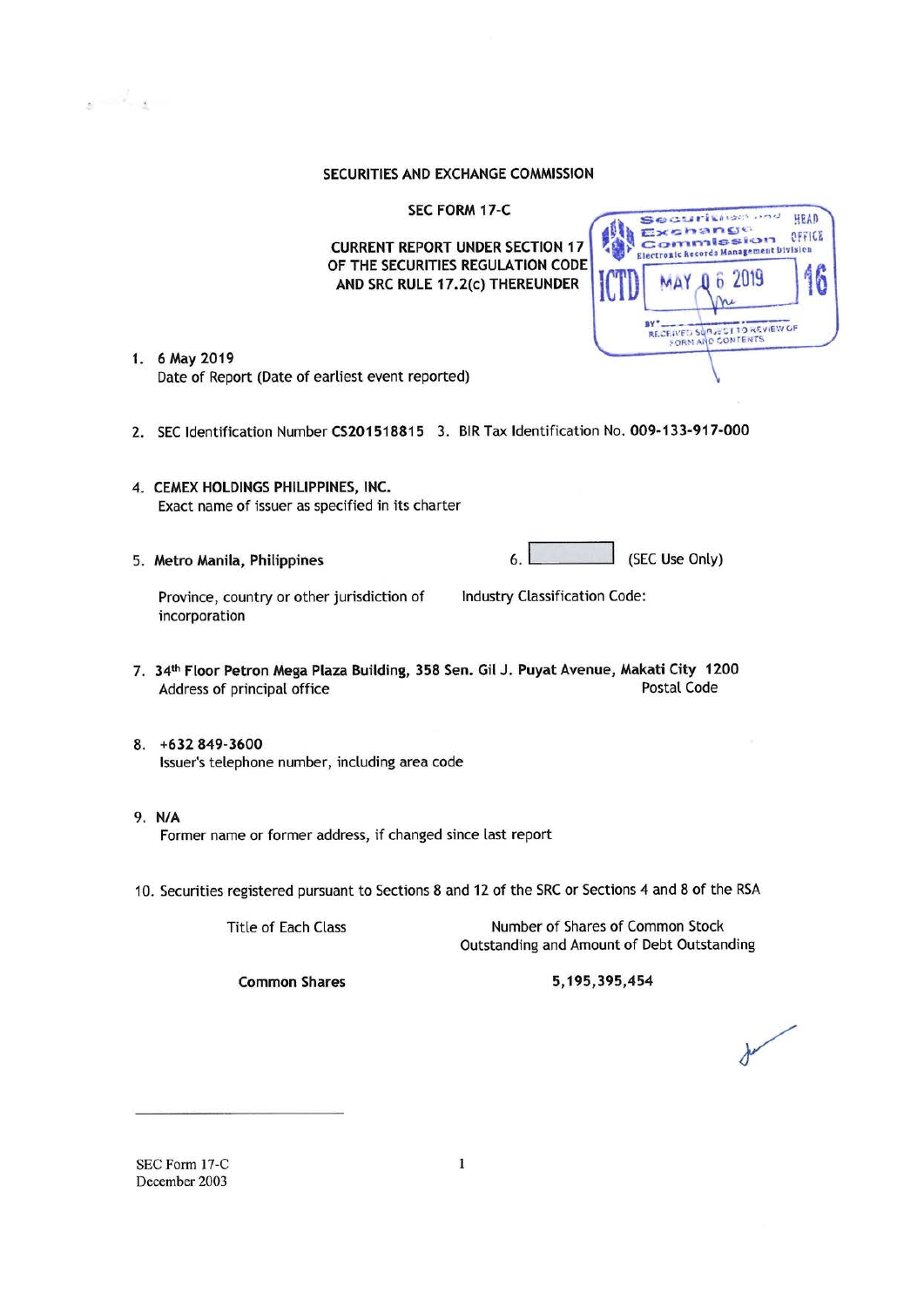11. Indicate the item numbers reported herein: Item 9 - Other Events

 $\Delta\epsilon=0$ 

 $\mathcal{L}=\mathcal{L}$ 

CEMEX HOLDINGS PHILIPPINES, INC. ("CHP") submits an amended "1st Quarter 2019 Presentation" (one of the two investors' briefing materials released last 26 April 2019), reflecting minor adjustments made due to PFRS 16 (Leases) re-classification, pertaining to both 2019 and 2018 for the following concepts:

- For Income Statement: Cost of Sales, Operating EBITDA, Financial Expenses, and  $\bullet$ **Consolidated Net Income**
- For Balance Sheet: Fixed Assets, Deferred Tax Asset, Other Assets (Total), Total Assets, Other Current Liabilities, Current Liabilities (Total), Deferred Tax Liability, Other Liabilities, Total Liabilities, Stockholders' Equity Attributable to Controlling Interest, and Total Stockholders' Equity

#### **SIGNATURES**

Pursuant to the requirements of the Securities Regulation Code, the issuer has duly caused this report to be signed on its behalf by the undersigned hereunto duly authorized.

CEMEX HOLDINGS PHILIPPINES, INC. **Issuer** 

6 May 2019 Date

اسم عصر تقع مسلم ہے<br>Jannette Virata Sevilla **Compliance Officer** 

SEC Form 17-C December 2003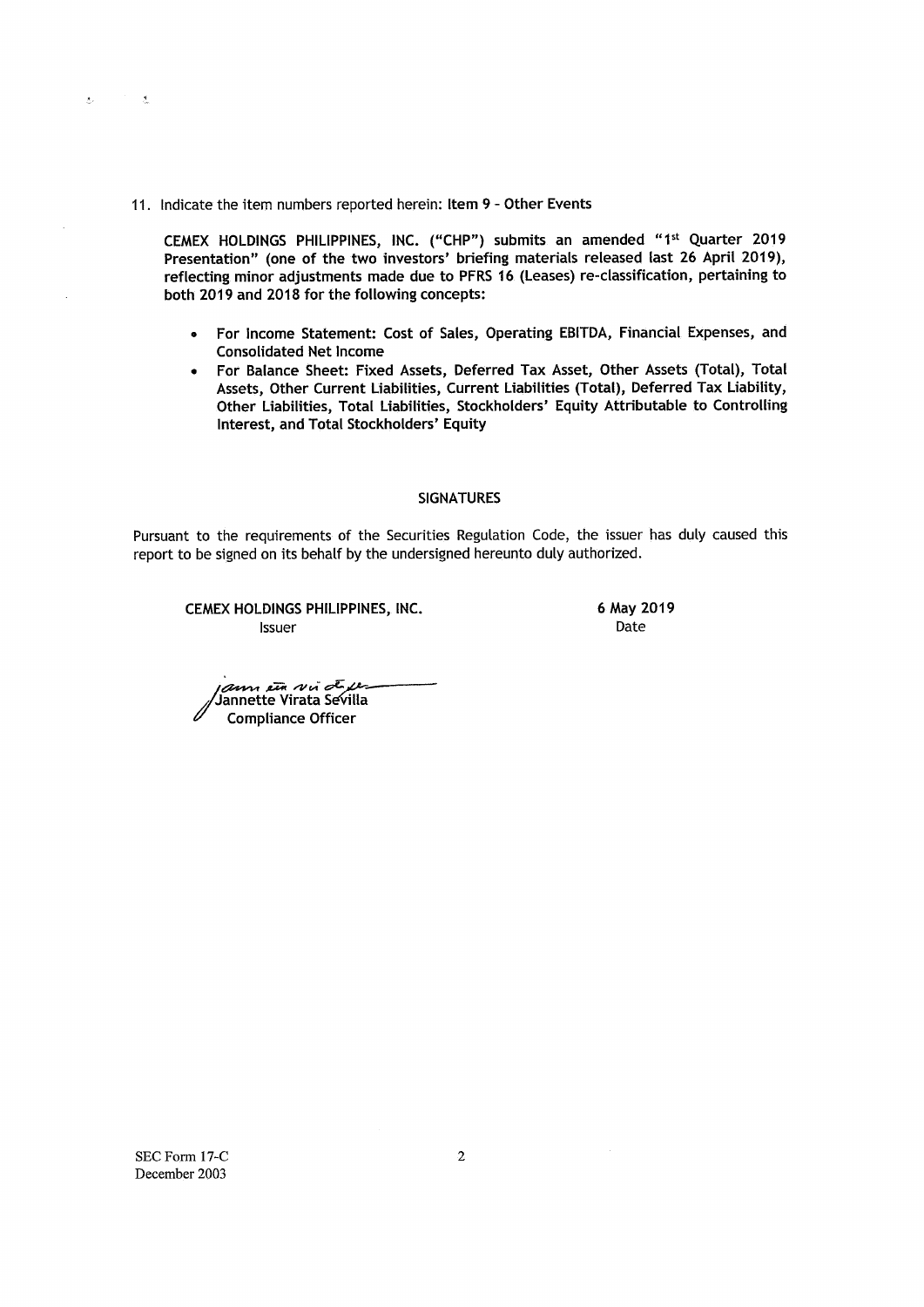

# 1Q 2019 RESULTS

April 26, 2019

视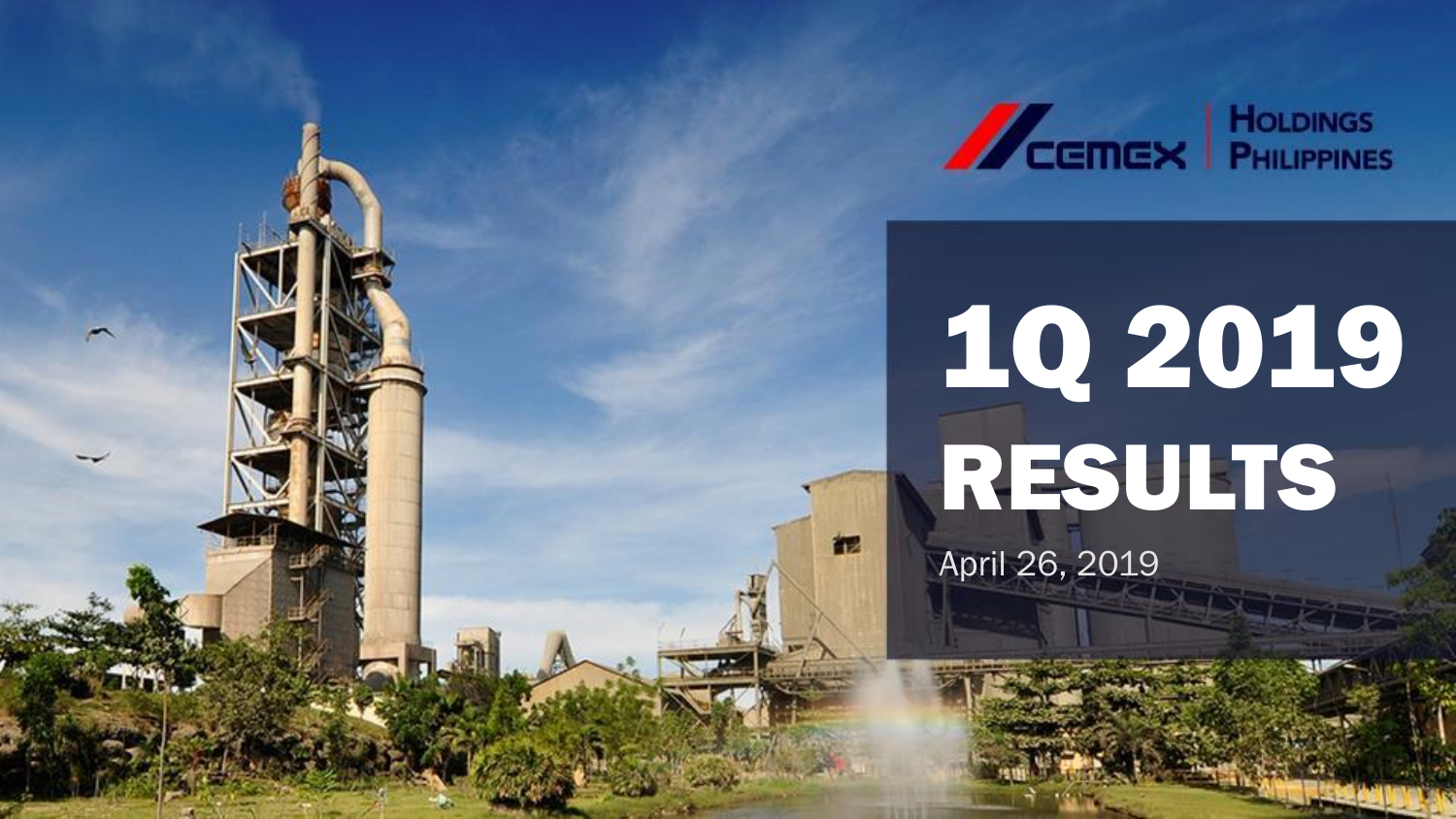

This presentation contains forward-looking statements. In some cases, these statements can be identified by the use of forward-looking words such as "may," "should," "could," "anticipate," "estimate," "expect," "plan," "believe," "predict," "potential" and "intend" or other similar words. These forward-looking statements reflect current expectations and projections about future events of CEMEX Holdings Philippines, Inc. ("CHP") based on CHP's knowledge of present facts and circumstances and assumptions about future events. These statements necessarily involve risks and uncertainties that could cause actual results to differ materially from CHP's expectations. Some of the risks, uncertainties and other important factors that could cause results to differ, or that otherwise could have an impact on CHP or its subsidiaries, include, but are not limited to, the cyclical activity of the construction sector; CHP's exposure to other sectors that impact CHP's business, such as the energy sector; competition; general political, economic and business conditions in the markets in which CHP operates; the regulatory environment, including environmental, tax, antitrust and acquisition-related rules and regulations; CHP's ability to satisfy its debt obligations and the ability of CEMEX, S.A.B. de C.V. ("CEMEX"), the ultimate parent company of the major shareholder of CHP, to satisfy CEMEX's obligations under its material debt agreements, the indentures that govern CEMEX's senior secured notes and CEMEX's other debt instruments; expected refinancing of CEMEX's existing indebtedness; the impact of CEMEX's below investment grade debt rating on CHP's and CEMEX's cost of capital; CEMEX's ability to consummate asset sales and fully integrate newly acquired businesses; achieve cost-savings from CHP's cost-reduction initiatives and implement CHP's pricing initiatives for CHP's products; the increasing reliance on information technology infrastructure for CHP's invoicing, procurement, financial statements and other processes that can adversely affect operations in the event that the infrastructure does not work as intended, experiences technical difficulties or is subjected to cyber-attacks; weather conditions; natural disasters and other unforeseen events; and the other risks and uncertainties described in CHP's public filings. Readers are urged to read these presentations and carefully consider the risks, uncertainties and other factors that affect CHP's business. The information contained in these presentations is subject to change without notice, and CHP is not obligated to publicly update or revise forward-looking statements. Unless the context indicates otherwise, all references to pricing initiatives, price increases or decreases, refer to CHP's prices for products sold or distributed by CHP or its subsidiaries.

Copyright CEMEX Holdings Philippines, Inc. and its subsidiaries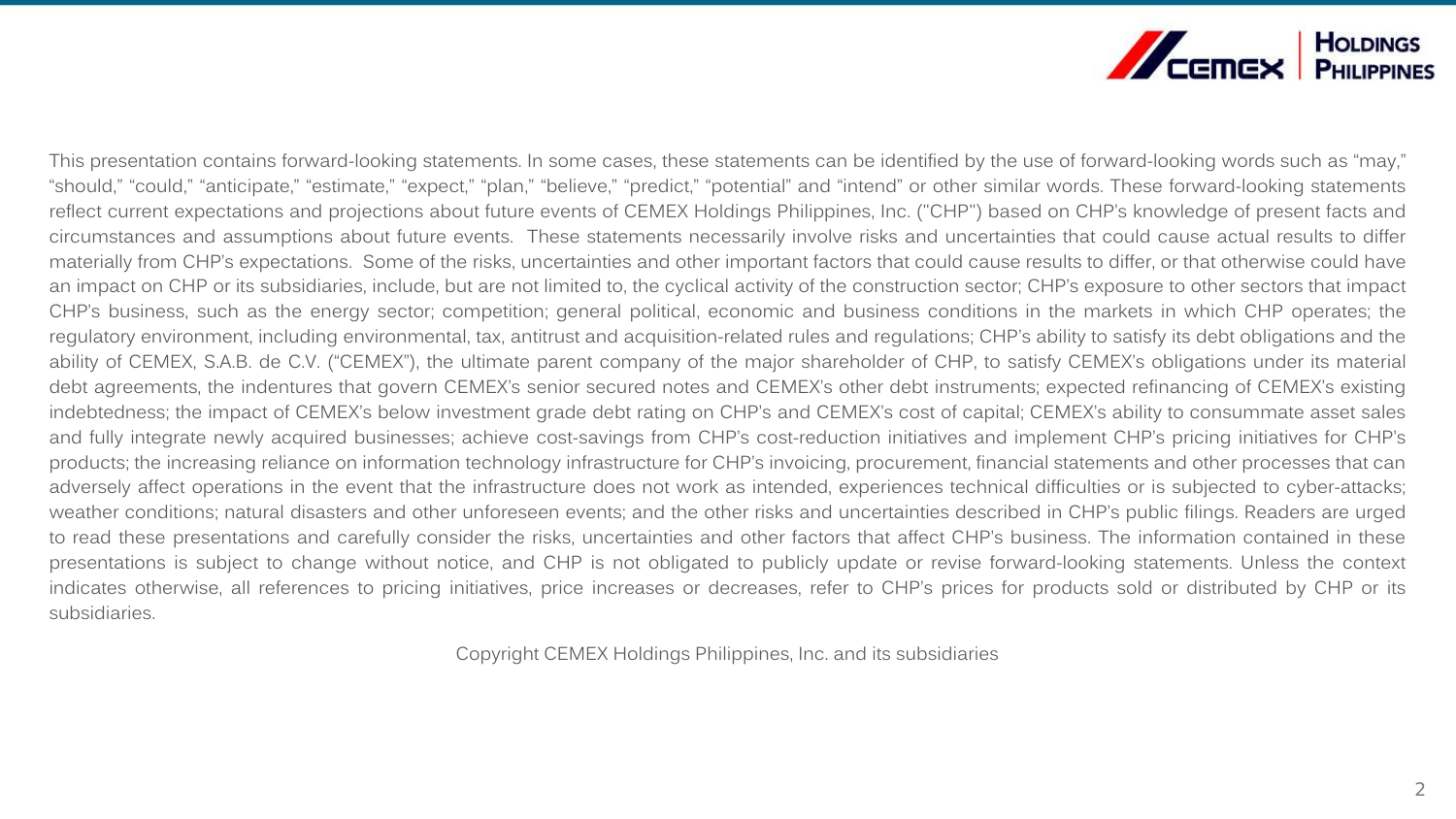# **2019 Updates**



- ✓ Major works for **Solid Cement new line expansion** to start in 2019 **Ceremonial groundbreaking** on April 25
- ✓ **Implement new supply chain initiatives** to lower distribution cost as a percentage to sales by 1 to 2 pp
- ✓ **Further increase in cement production** via lower clinker utilization
- ✓ **Shift in coal mix** for greater cost efficiency
- ✓ **Scheduled Solid Cement kiln maintenance** in January<sup>1</sup>

Achieved **4 pp reduction** year-over-year in the first quarter

**3 pp lower** clinker utilization in the first quarter compared to full year 2018

**Shift to new lower-grade coal mix** in coming quarters. Utilized hedged coal inventory during 1Q19.

**Successfully executed** with no interruption to kiln operation following start-up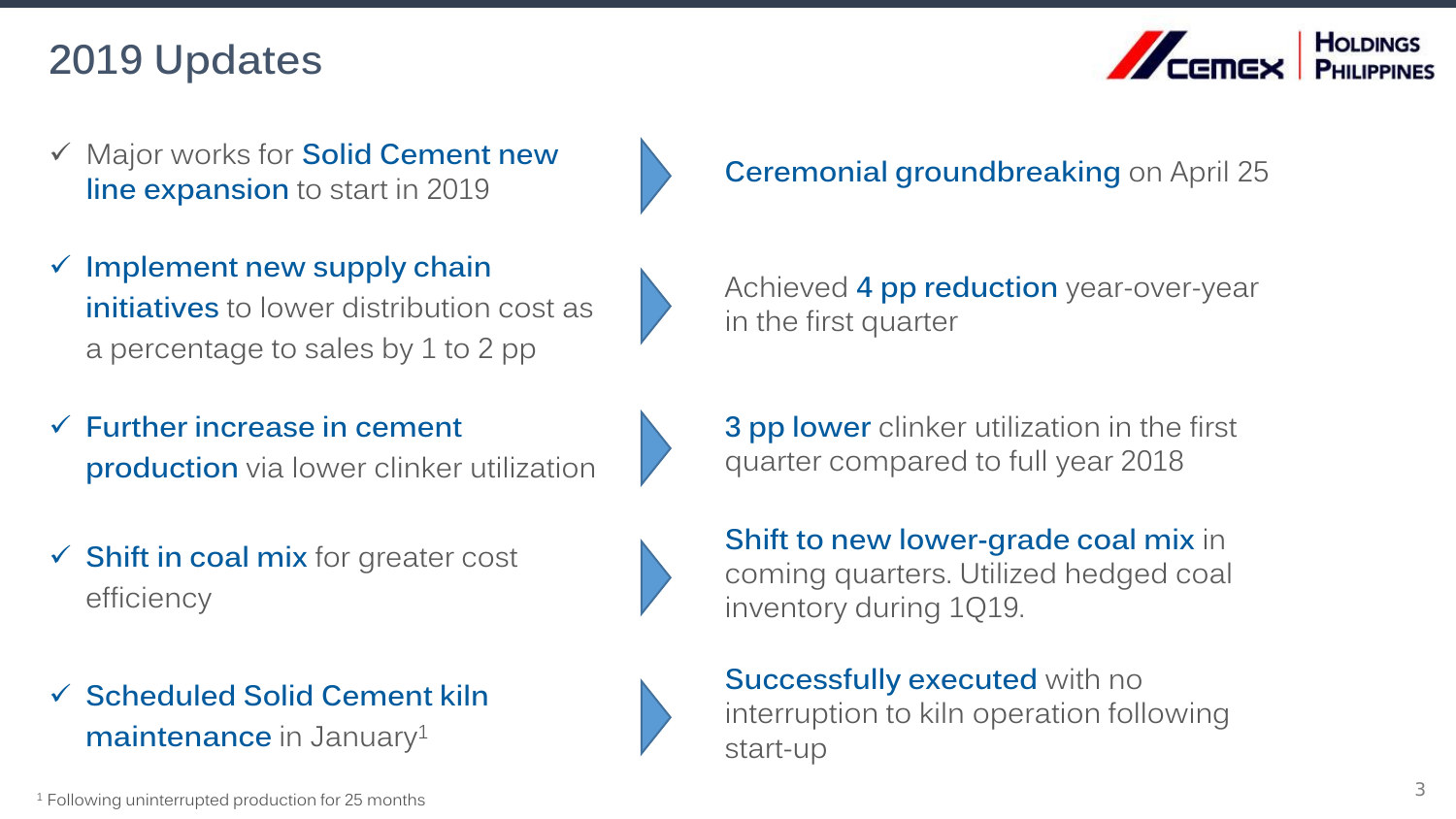# **Domestic Cement Volumes and Prices**



**Net Sales<sup>1</sup>**

|                           |             | 1Q19 vs.<br><b>1Q18</b> | 1Q19 vs.<br>4Q18 |
|---------------------------|-------------|-------------------------|------------------|
| <b>Domestic</b><br>Cement | Volume      | $(1\%)$                 | 9%               |
|                           | Price (PHP) | 7%                      | $4\%$            |

**Domestic cement volumes** decreased by 1% year-over-year during the first quarter

- Sales volumes were still recovering at the start of the year from the impact of the September 2018 landslide in Naga City, Cebu, near our APO plant
- Sales volumes increased throughout the quarter, reaching an all-time high in monthly sales volume during March
- Growth was driven by a strong residential sector and sustained public infrastructure spending
- Sequential **domestic cement prices** increased by 4%, reflecting:
	- A consolidation of price adjustments implemented in December 2018 due to the impact of the landslide
	- Product mix effect positively affecting weighted-average prices
	- A low base of comparison from the first two months of 4Q18

Domestic cement prices were 7% higher year-over-year, a result of price adjustments implemented during 2018

**Net sales** during the first quarter grew 6% year-over-year

<sup>1</sup> Millions of Philippine Pesos



1Q18 1Q19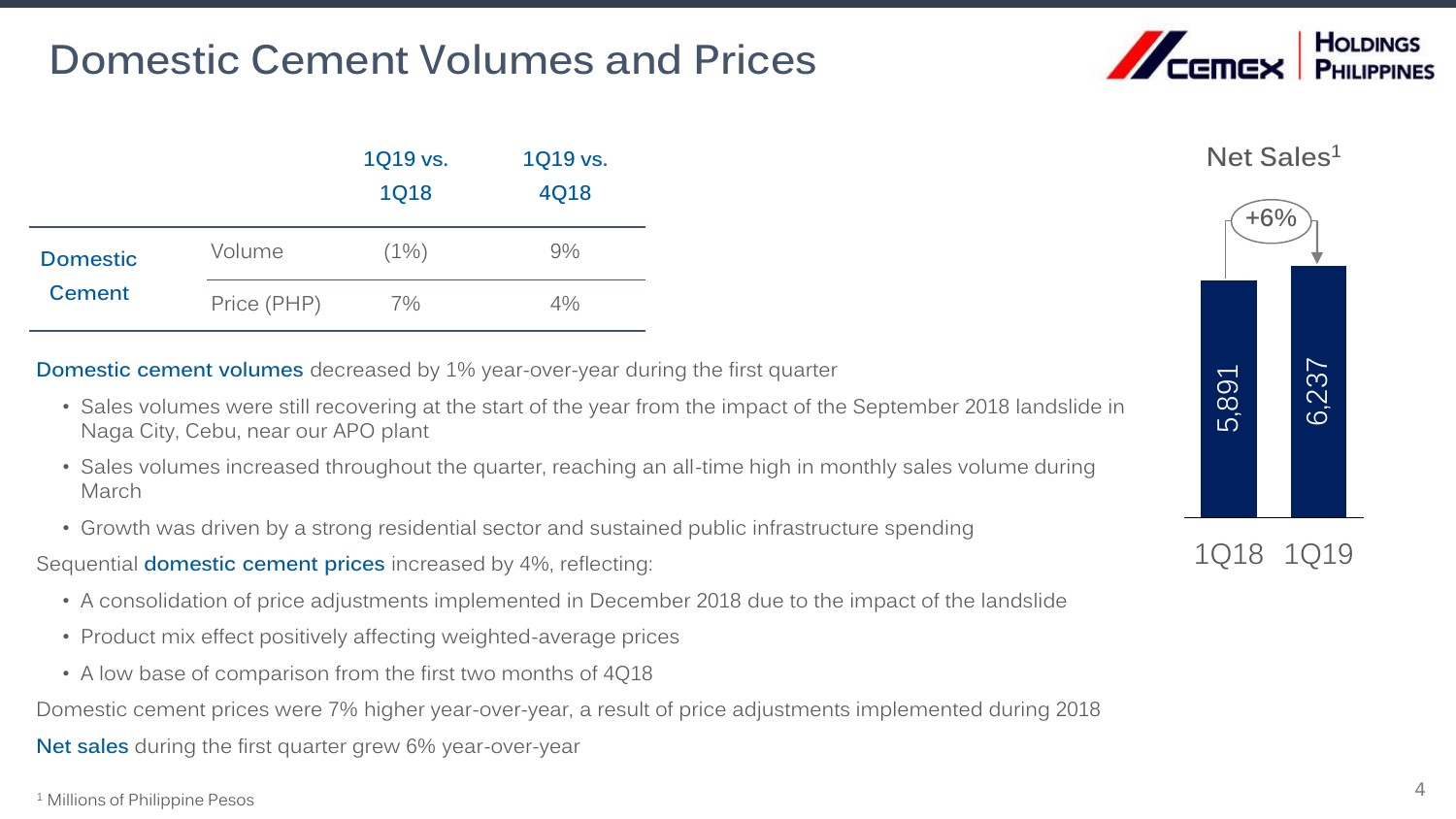### **Private Sector**

**Strong demand growth** seen during the quarter, with the residential segment growing faster than the non-residential segment.

**Construction employment** rose by 13% year-over-year during the first quarter and reached its highest all-time level.

**Residential** segment growth is expected to continue, as residential sites outside of NCR are developed. In addition, higher demand anticipated from Central Luzon and CALABARZON regions tied to upcoming transport infrastructure such as the MRT7 and other South Luzon projects.

**Non-residential** activity to be driven by demand for office spaces from outsourcing and gaming firms, and flexible working spaces. Investments in industrial projects should be supported by infrastructure projects, development of manufacturing hubs, and growth of manufacturing subsectors on the back of strong consumption.



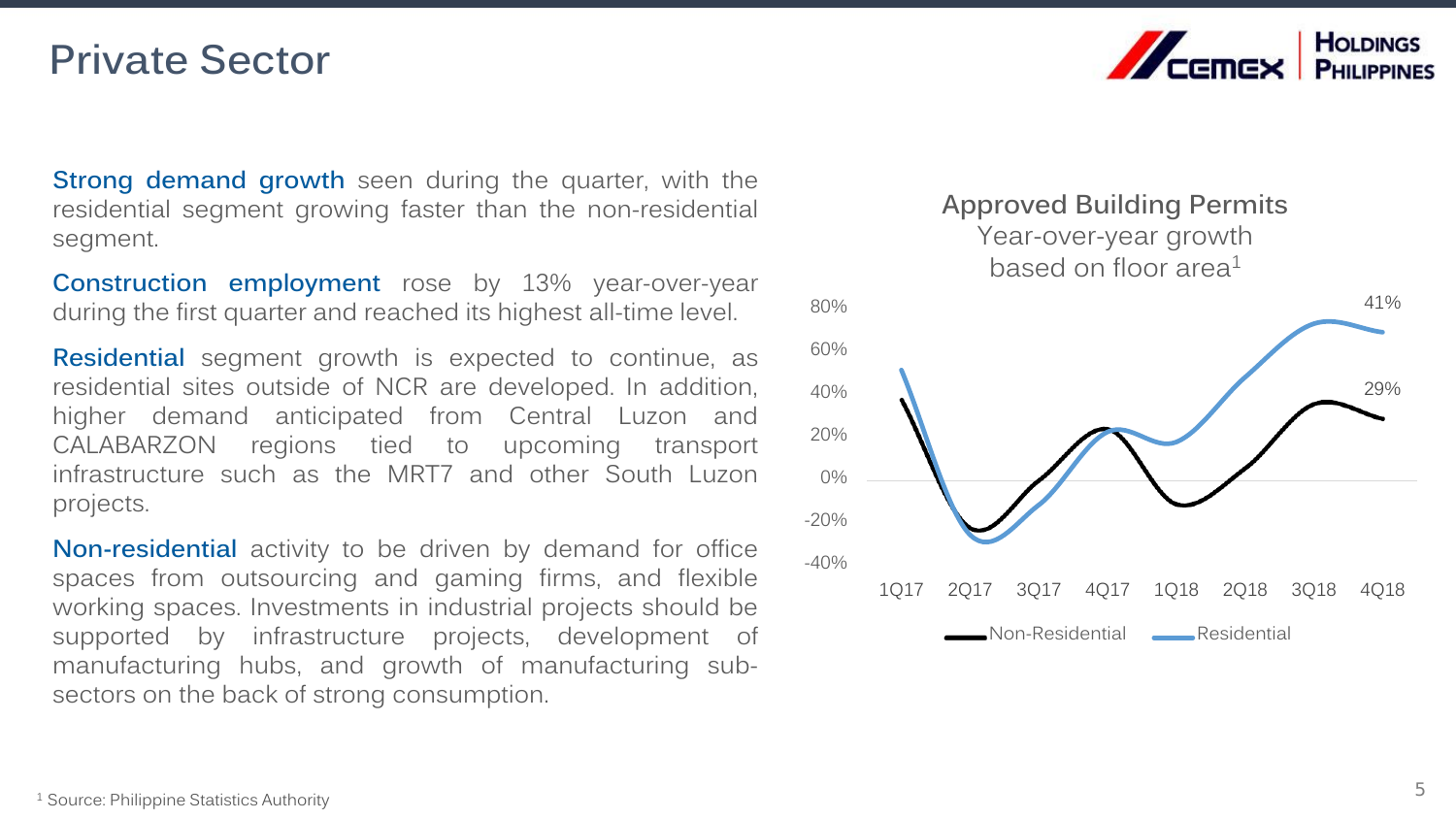## **Public Sector**



 $+34%$  $+49%$ +53% +31% +26% 0 50 100 150 200 250 300 1Q18 2Q18 3Q18 4Q18 Jan - Feb 19 **Disbursements on Infrastructure and Capital Outlays** (in PHP billion) $1$ Refers to year-over-year growth **Infrastructure and Capital Outlays** in the first two months of 2019 grew by 26% mainly due to payments of infrastructure projects and contracts that have recently been completed.

Groundbreaking for several big-ticket projects, funded with sources outside of the national budget, was seen during the first quarter. These projects include the Metro Manila Subway (Japanese-aid funded) and the Cavite-Laguna Expressway (PPP).

Disbursements for public investments should rise in the second half of the year once preconstruction works and awarding of contracts are concluded following the recent signing of the 2019 General Appropriations Act.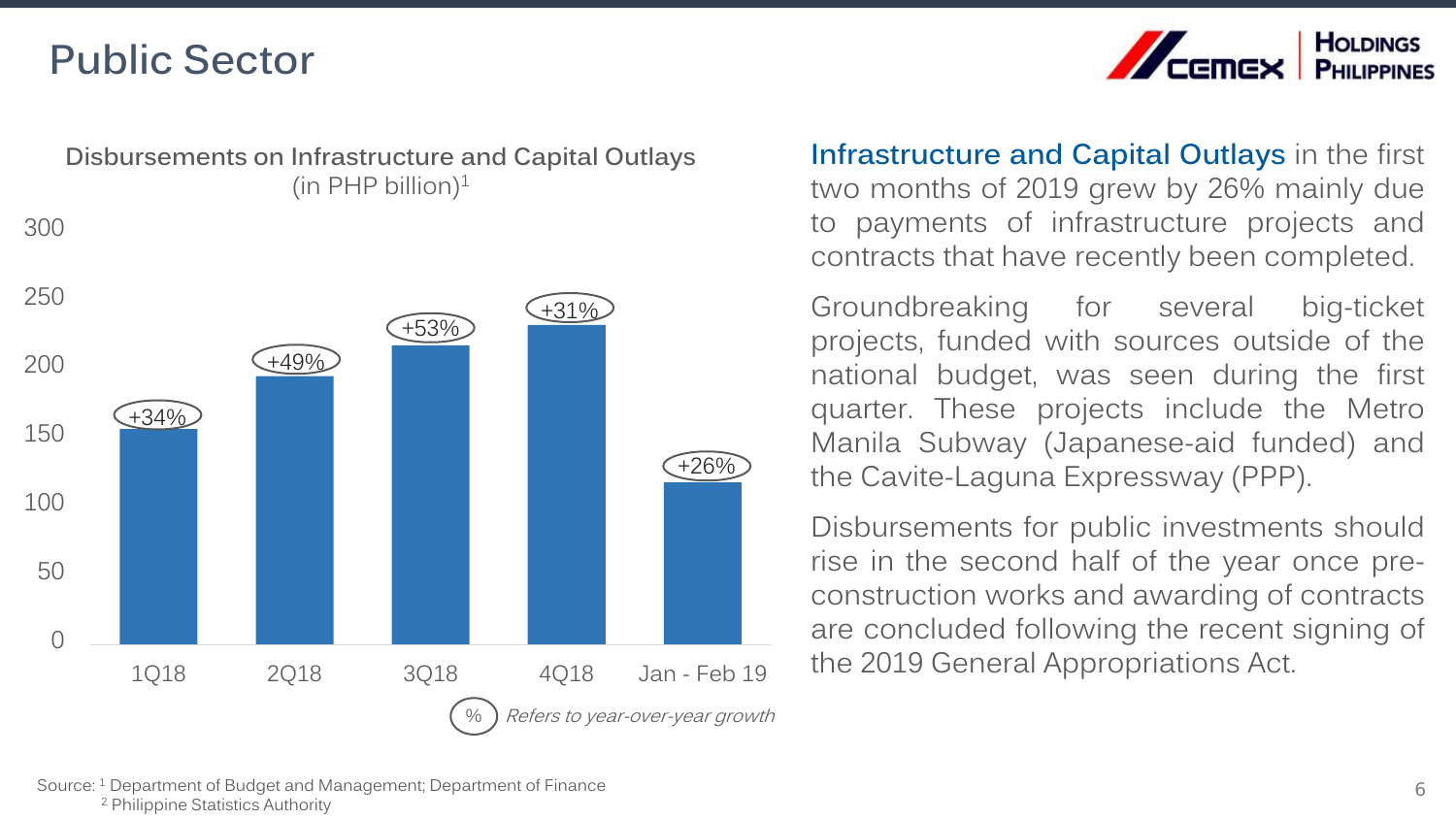## **Cost of Sales**



**Cost of Sales** (% of sales)



**Fuel and Power** (% of cost of sales) **Cost of sales**, as a percentage of sales, was 5 pp higher year -over -year mainly due to scheduled kiln maintenance in Solid Cement plant, and cement imports and outsourced clinker carried over resulting from the Naga landslide incident.

**Fuel costs** accounted for 18% of cost of sales, a decrease of 9 pp year -over -year due to use of hedged coal inventory and Solid kiln maintenance.

**Power costs** accounted for 18% of cost of sales, a decrease of 4 pp year -over -year resulting from more competitive contracted power rates and lower power consumption.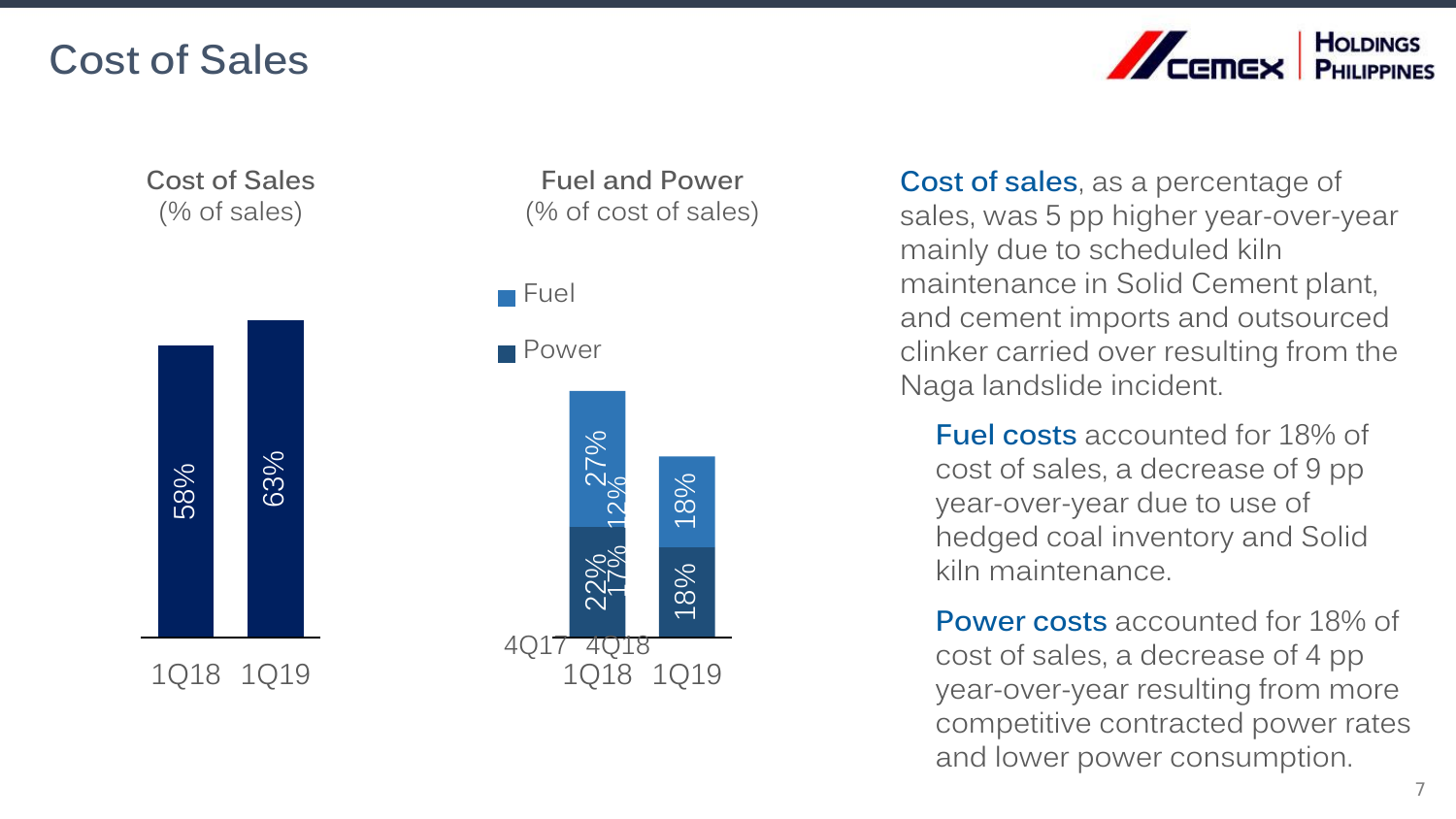# **Operating Expenses**



**Distribution** (% of net sales)



1Q18 1Q19

**Selling and Administrative** (% of net sales)



### **Distribution expenses**, as a

percentage of sales, decreased by 4 pp year-over-year mainly due to supply-chain-optimization initiatives, and higher sales from cement imports carried over resulting from the Naga landslide incident.

### **Selling and administrative expenses**, as a percentage of sales, decreased by 1 pp year-over-year.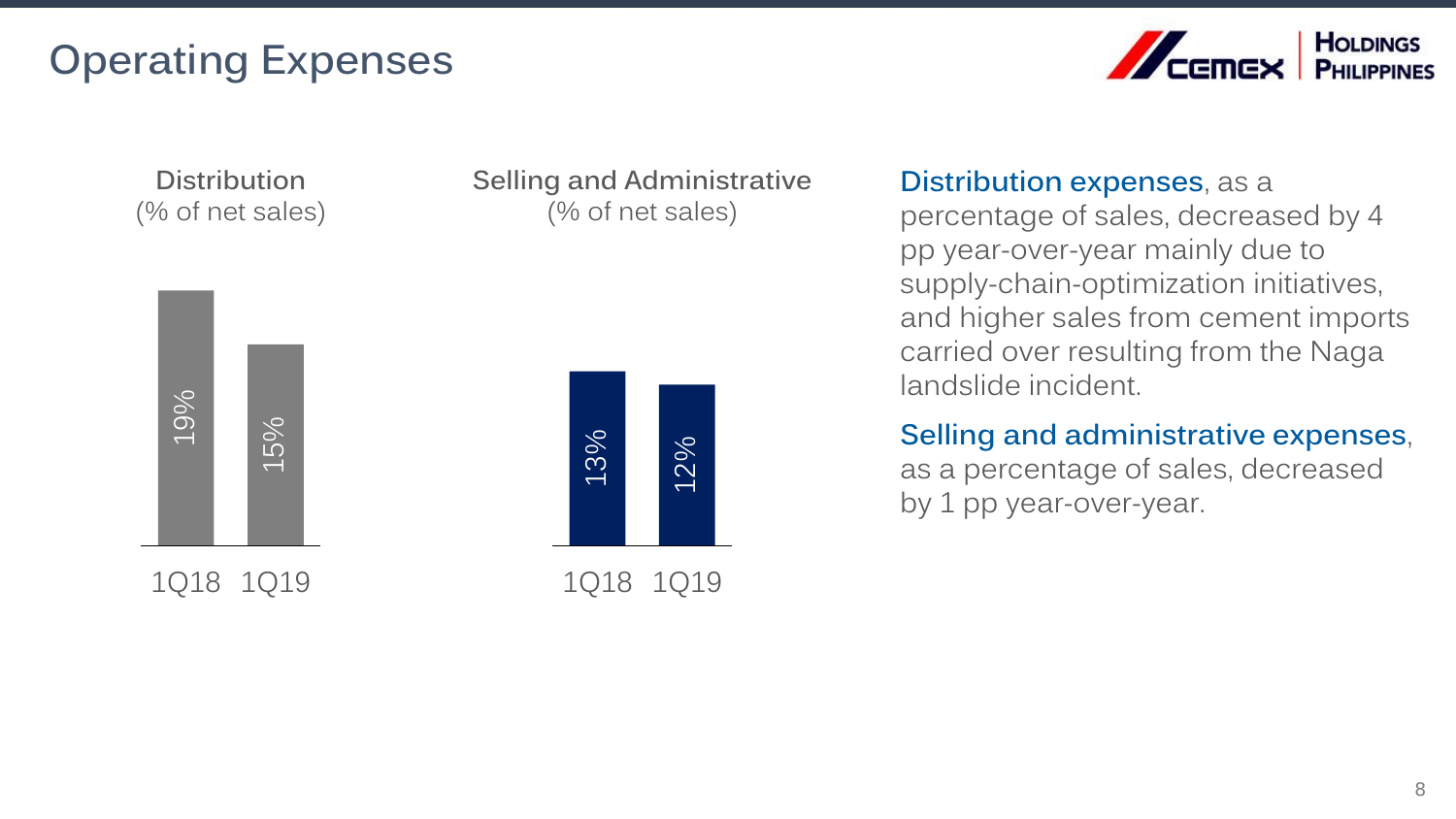# **Operating EBITDA and Operating EBITDA Margin**





### **Operating EBITDA Variation**<sup>1</sup>

**Operating EBITDA** during the quarter increased by 7% year-over-year due to savings in distribution expenses, while increased cost of sales were mitigated by higher year-over-year prices.

### **Operating EBITDA margin** was slightly higher year-over-year at 18%.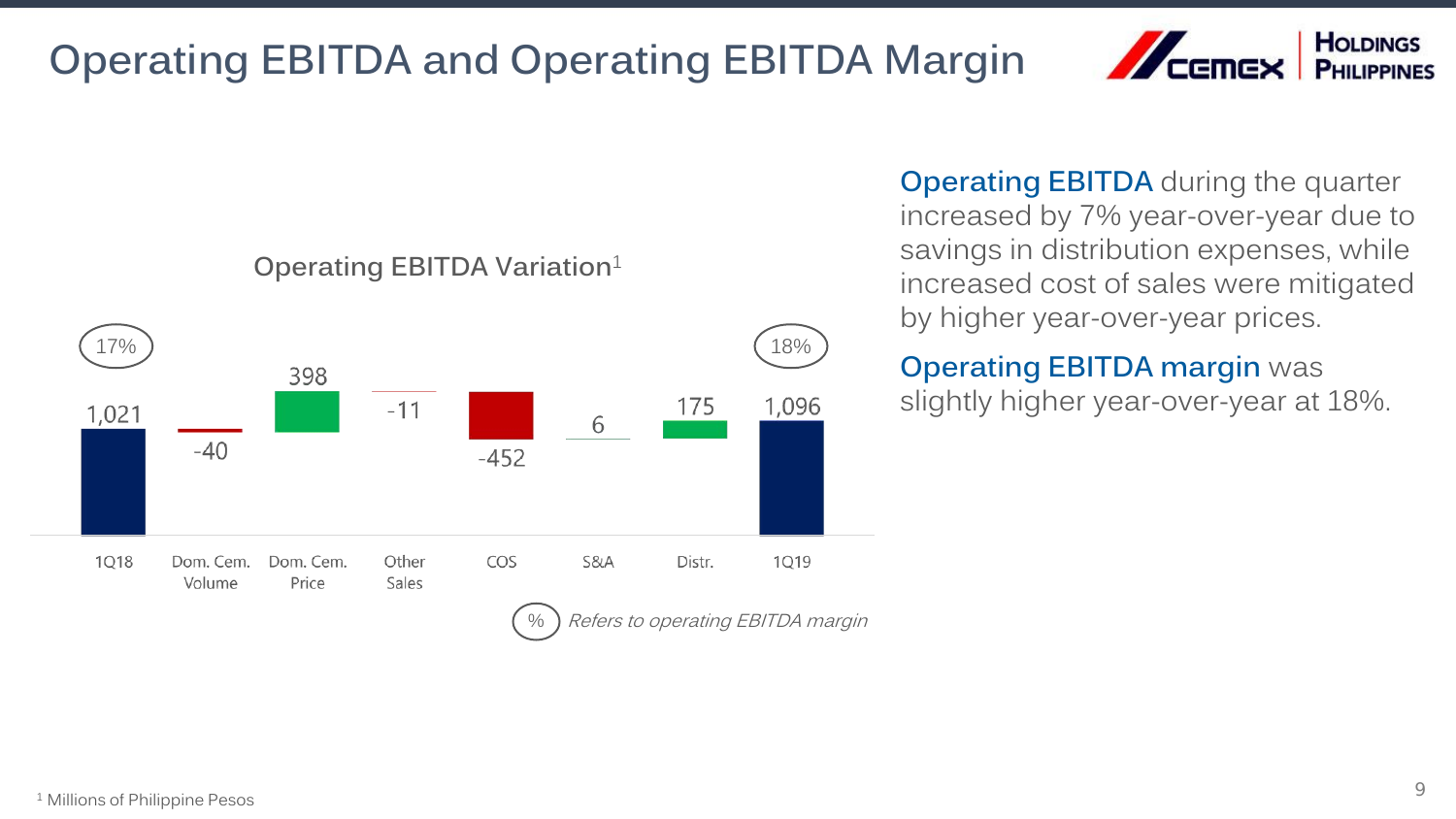### **Net Income**



**Net income** for the quarter was 145% higher year-over-year at PHP 169 million mainly due to lower foreign-exchange losses and higher operating earnings.

**First Quarter**

|                                     | Filst Quarter |       |        |
|-------------------------------------|---------------|-------|--------|
| (In Millions of Philippine Pesos)   | 2019          | 2018  | % Var. |
| <b>Operating earnings</b>           | 631           | 595   | 6%     |
| Financial expense, net              | (355)         | (249) | (43%)  |
| Foreign exchange gain (loss), net   | (17)          | (287) | 94%    |
| Net income (loss) before income tax | 259           | 59    | 341%   |
| Income tax (expense) benefit        | (90)          | 10    | N/A    |
| Consolidated net income (loss)      | 169           | 69    | 145%   |

### **Net Income<sup>1</sup>**

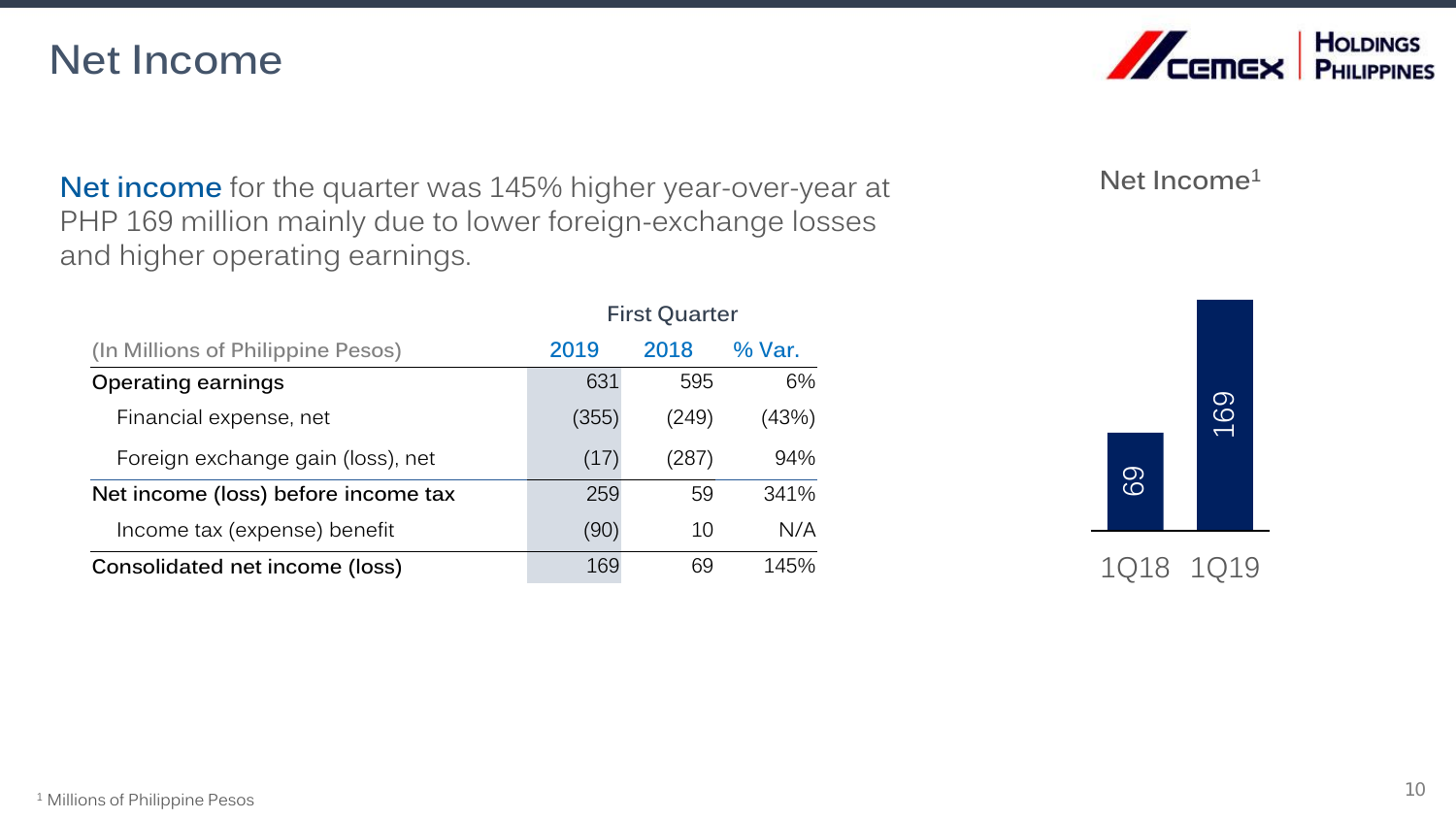**MCGMEX** PHILIPPINES

# 1Q 2019

**TENNET CONSULTANT** 

 $\mathbf{H}_{\text{const}}$ 

MAN is a

**Bientell** 

Herex

**CONTRACTOR** 

 $H_{\text{core}}$ 

FREE CASH FLOW & GUIDANCE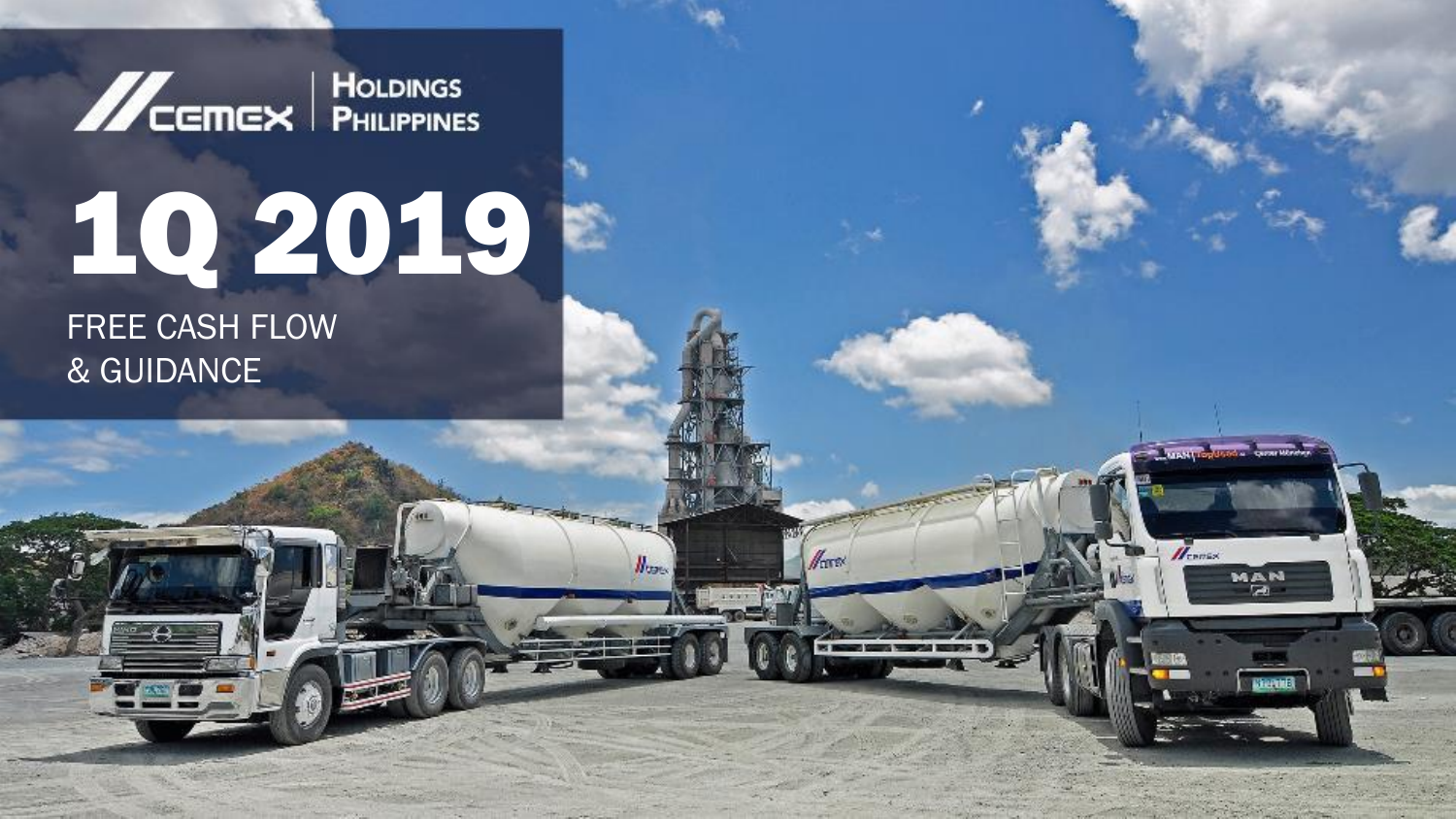## **Free Cash Flow**



|                                                         | <b>First Quarter</b> |       |         |
|---------------------------------------------------------|----------------------|-------|---------|
|                                                         | 2019                 | 2018  | $%$ var |
| <b>Operating EBITDA</b>                                 | 1,096                | 1,021 | 7%      |
| - Net Financial Expense                                 | 355                  | 249   |         |
| - Maintenance CAPEX                                     | 90                   | 80    |         |
| - Change in Working Capital                             | (283)                | (266) |         |
| - Income Taxes Paid                                     | 92                   | 104   |         |
| - Other Cash Items (net)                                | (6)                  | (2)   |         |
| <b>Free Cash Flow after</b><br><b>Maintenance Capex</b> | 848                  | 858   | $(1\%)$ |
| Strategic CAPEX                                         | 65                   | 114   |         |
| <b>Free Cash Flow</b>                                   | 783                  | 743   | 5%      |

**Free cash flow** during the first quarter reached PHP 848 million after maintenance CAPEX and PHP 783 million after strategic CAPEX.

Millions of Philippine Pesos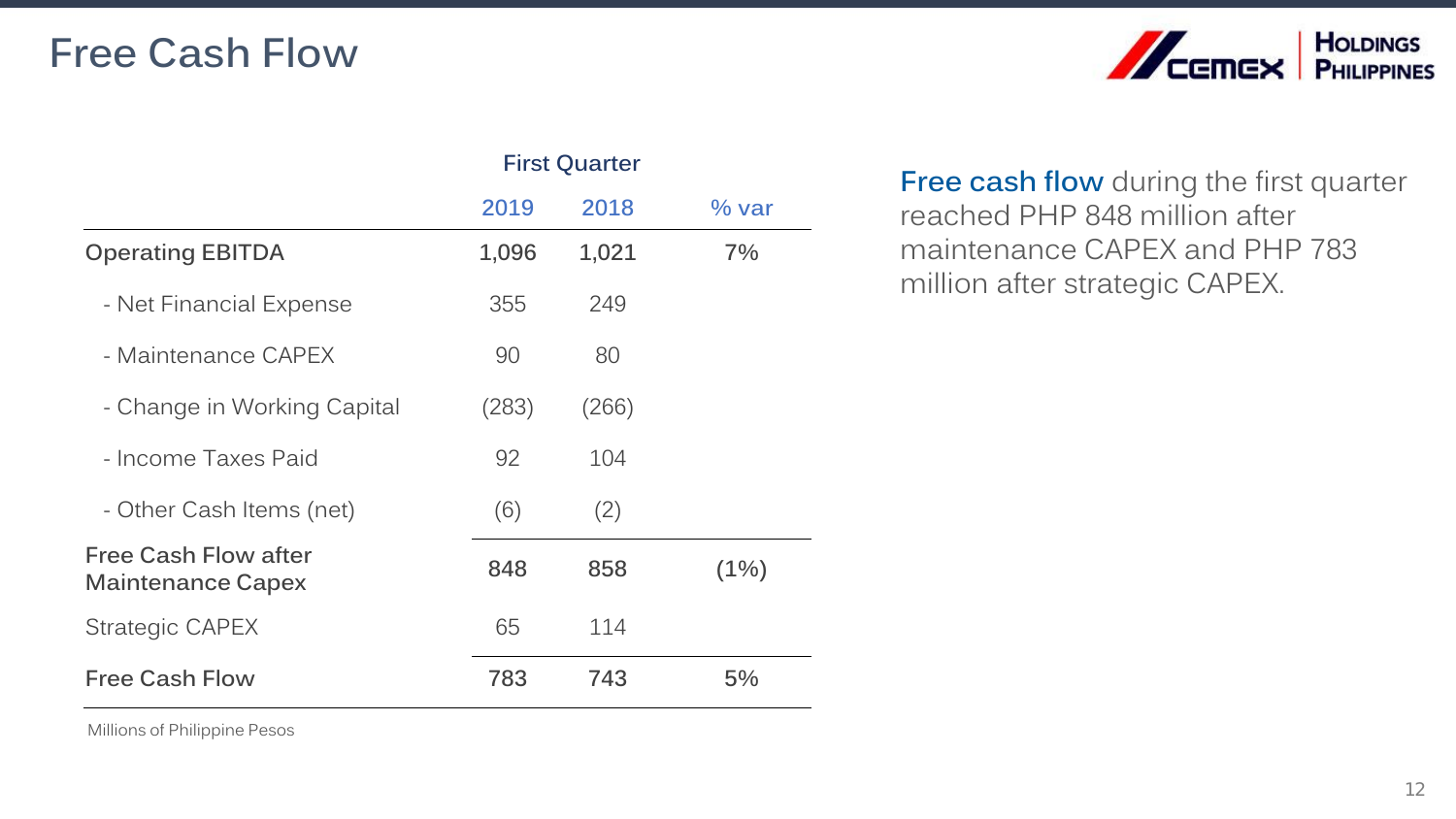# **2019 Guidance**



| Cement volumes 8-10%                          |                                                  |                                                         |
|-----------------------------------------------|--------------------------------------------------|---------------------------------------------------------|
| <b>Capital expenditures</b> PHP 6,775 million | PHP 975 million<br>PHP 7,750 million Total CAPEX | Maintenance CAPEX<br>Solid Cement Plant Expansion CAPEX |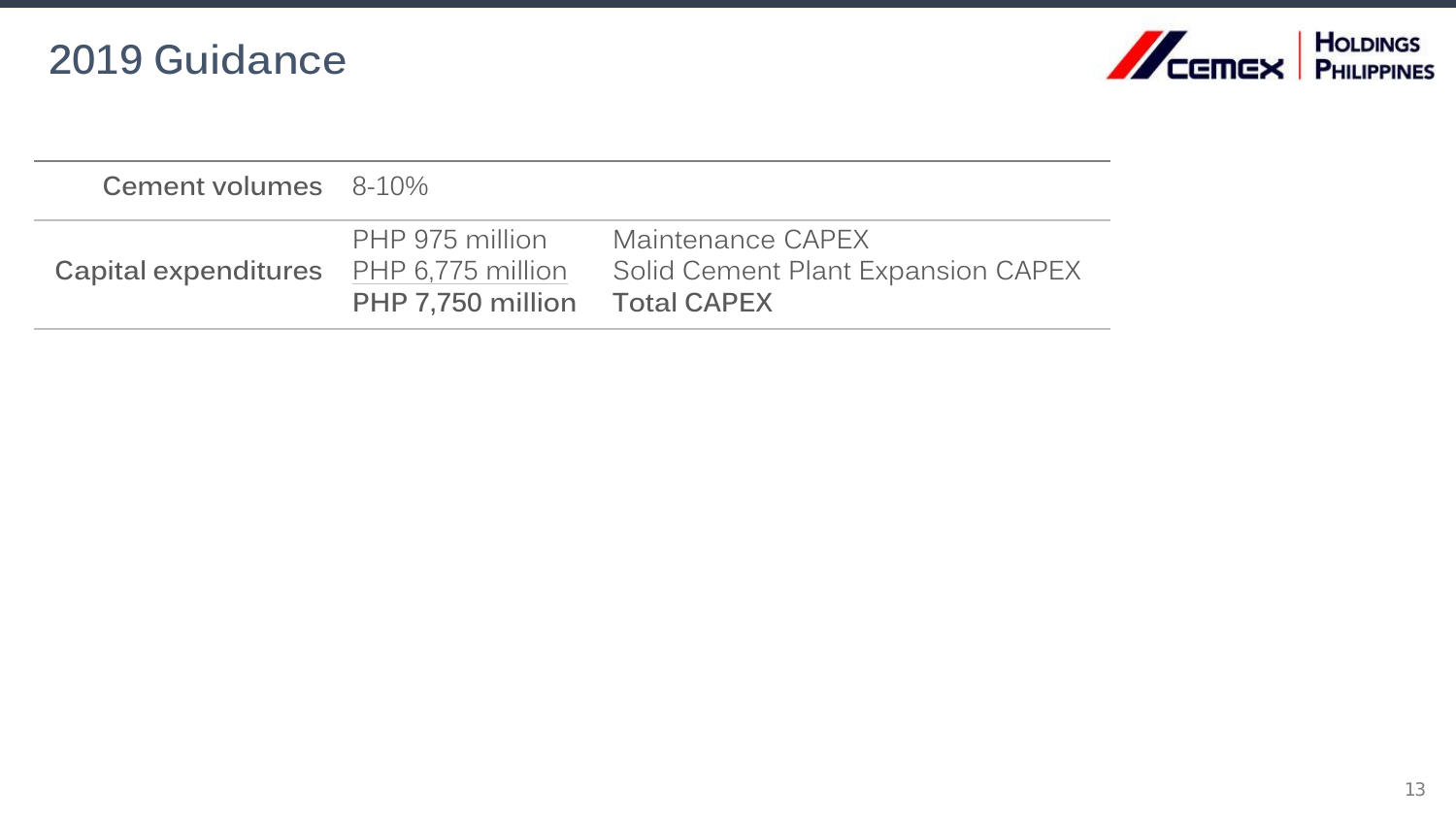# **Solid Plant Expansion: A Strategic Investment**



This expansion will allow us to grow with the market, improve the logistics of our products, and continue to benefit from the long-term favorable outlook of the Philippines



- **Expected total investment** of US\$235 million
- New line expected to **start operations** in the fourth quarter of 2020
- **Approval of Philippine Board of Investments (BOI) application**, entitling the new line to tax incentives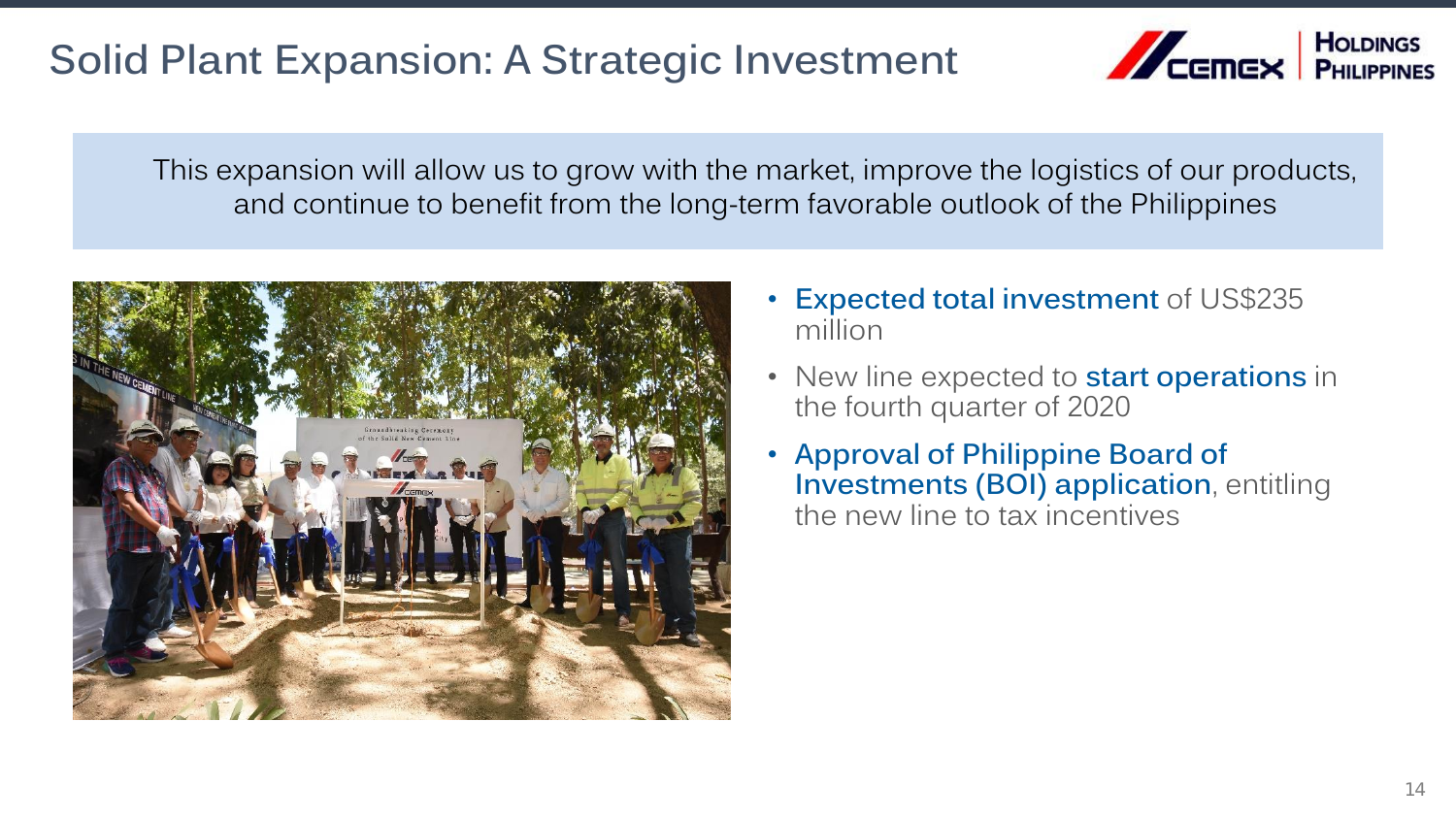#### **HOLDINGS** Current proposal to increase Authorized Capital Stock **CEMEX** PHILIPPINES

- CHP has submitted a proposal to **increase Authorized Capital Stock from 5.2 B to 18.3 B shares**  with a par value of PHP 1.00 per common share for approval at its Annual Shareholders' Meeting to be held on June 5, 2019:
	- The par value is not the issue price of the shares
	- Any unissued shares will be kept in the form of authorized but unissued share capital
	- CHP currently has no plans for any further fundraising
- Approval would **provide the ability to raise equity capital** including, but not limited to, a rights offering, subject to final decision and approval of the Board of Directors
- Potentially looking to raise **up to US\$ 250 million**, to:
	- Improve its capital structure
	- Fully fund the Solid Cement Plant expansion
	- Provide balance sheet flexibility
- **Details of any potential capital raise have not been decided** by the Board of Directors
- Any potential capital market transaction would be **fair, transparent and equitable** to all shareholders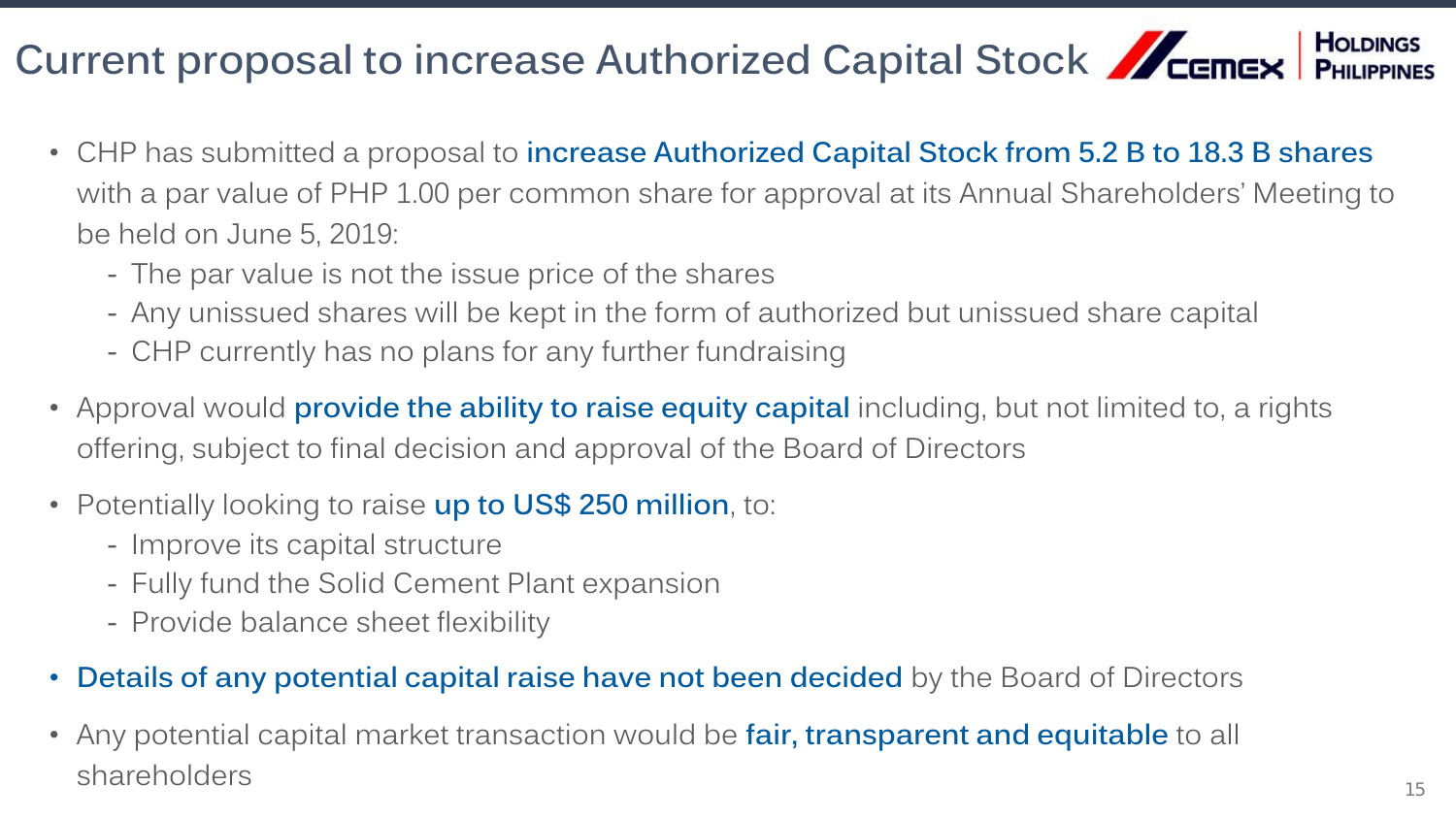# **Focused Strategy: Improving Profitability and Capturing Growth**



- **1. Expand integrated cement capacity** in the largest market in the Philippines
- **2. Continue to enhance profitability** by optimizing distribution channels and plant operations
- **3. Ensure safe and sustainable** business operations
- **4. Provide superior customer experience** through CEMEX Go – a proprietary end-to-end digital solution – and agile client servicing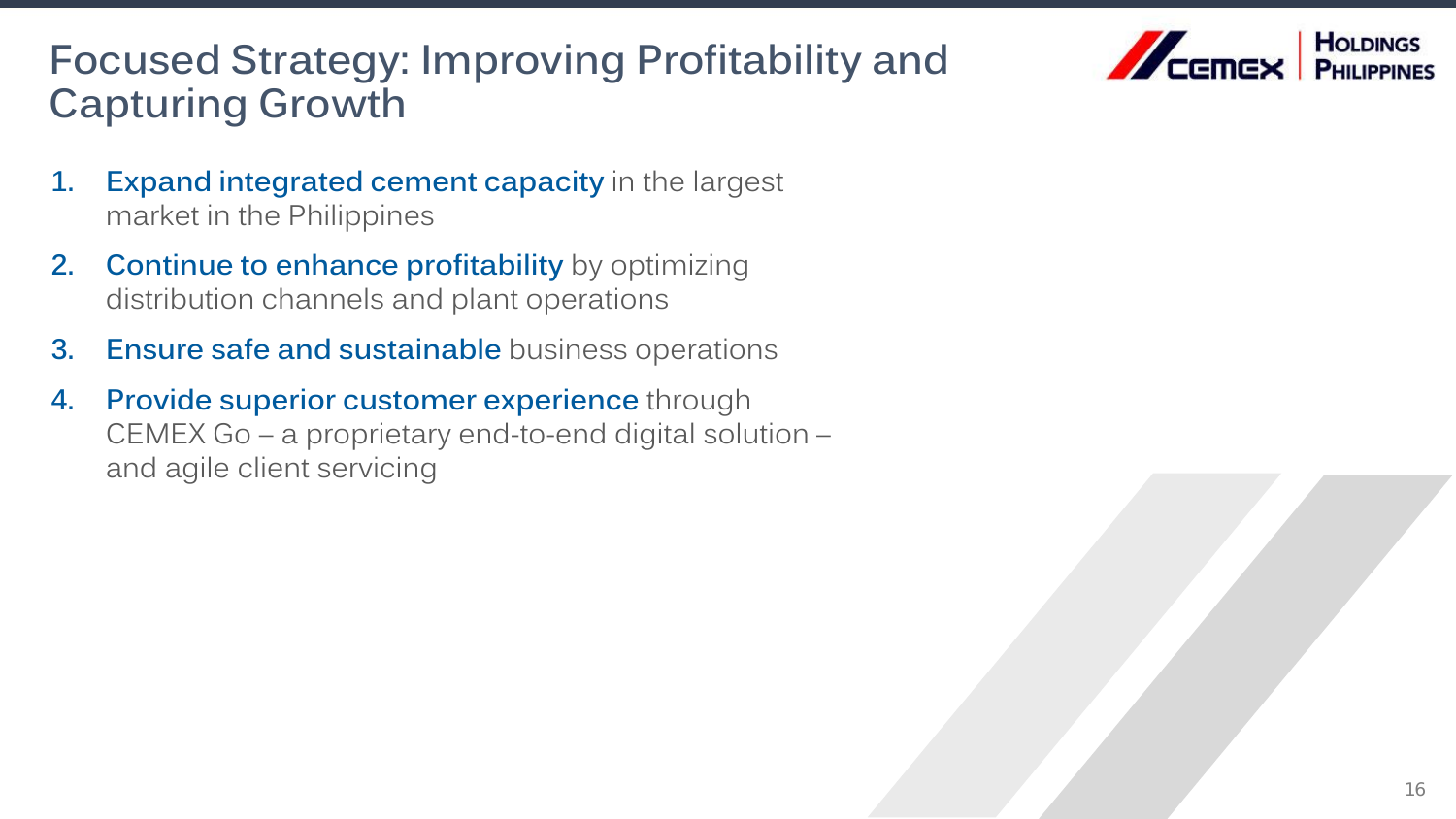

# Q&A SESSION 1Q 2019 RESULTS

'TID

覆

CEMEX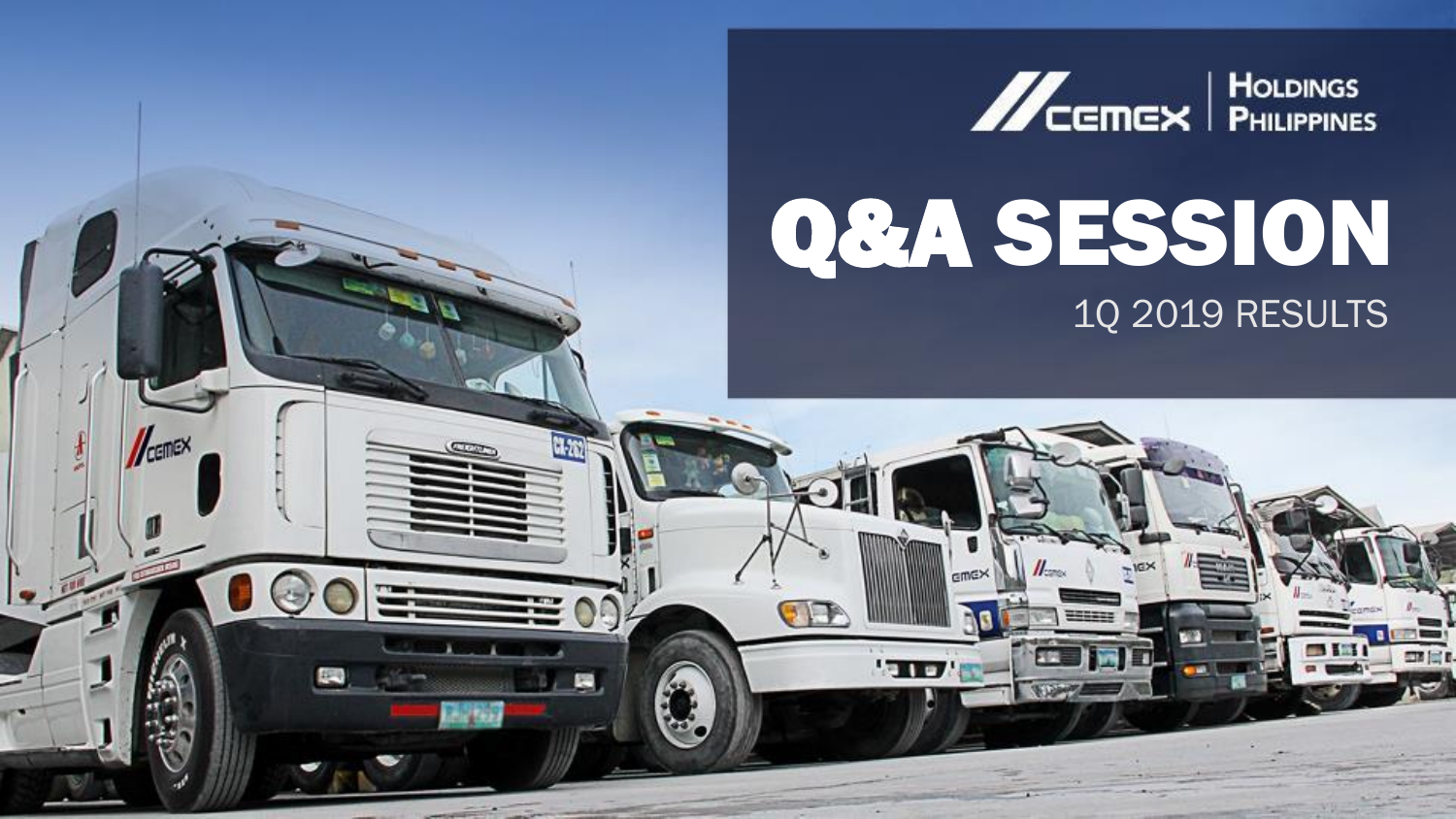# **ACEMEX** PHILIPPINES

# 10 2019 APPENDIX

**NEW ASSESSMENT**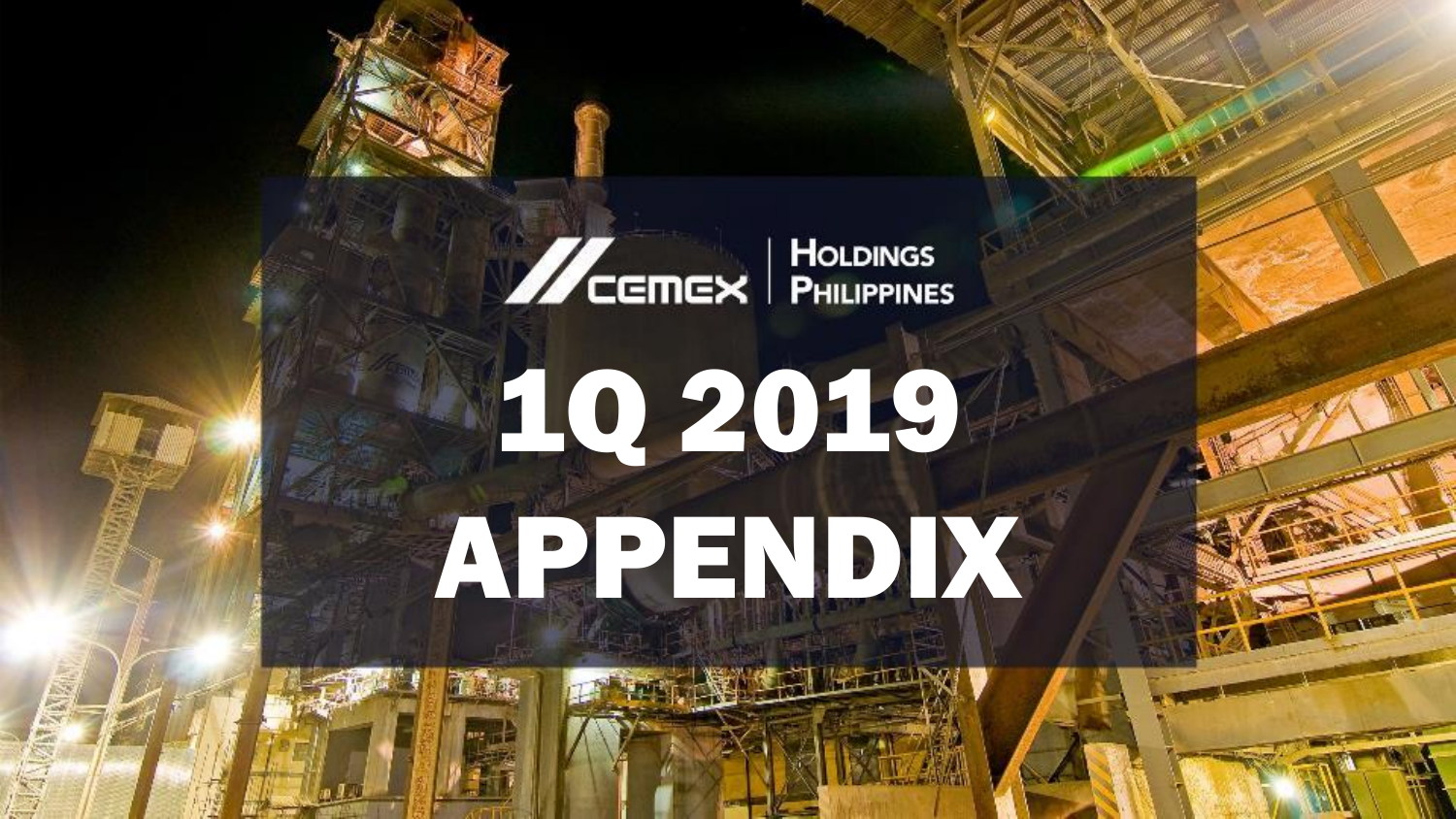# **Debt Information**



During the first quarter of 2019, SOLID Cement Corporation ("SOLID") signed an **Amendment Agreement to the subordinated revolving credit facility** entered into last November 2018 with a related company, CEMEX Asia B.V., increasing the available principal amount from US\$ 75 million to US\$ 100 million.

- $6$ -year loan, prepayable<sup>1</sup> without penalty
- Fixed interest rate<sup>2</sup> ranging from 8.2% to 10.2% per annum depending on CHP's leverage
- Subordinated to BDO loan
- Initial drawdown on this facility of about US\$ 40.7 million done in November 2018

**Maturity Profile<sup>3</sup>**



<sup>1</sup> With any other proceeds aside from a new loan from a related company outside the CHP group

<sup>3</sup> Millions of Philippine Pesos

<sup>5</sup> Last 12 months Consolidated EBITDA

<sup>2</sup> Pre-tax

<sup>4</sup> Pertains to loans with CEMEX Asia B.V.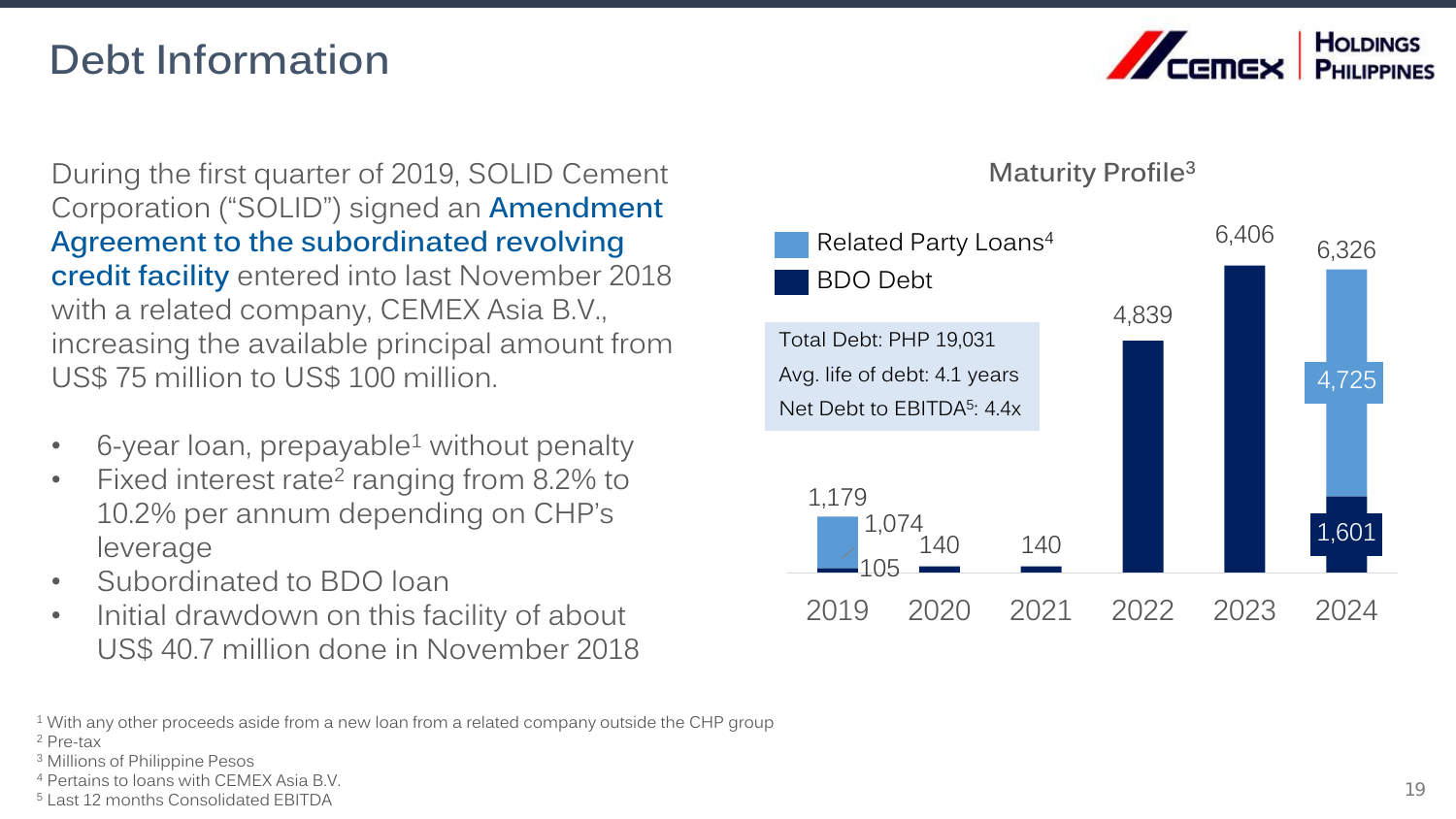# **Impact of PFRS 16 on 2018 Income Statement**



|                                                         | 2018      | <b>Estimated Variation due</b><br>to PFRS 16 | 2018 Pro Forma $1$ |
|---------------------------------------------------------|-----------|----------------------------------------------|--------------------|
| <b>Cost of Sales</b>                                    | (14, 307) | 80                                           | (14,227)           |
| <b>Gross Profit</b>                                     | 9,111     | 80                                           | 9,190              |
| Selling and Administrative<br><b>Expenses</b>           | (3,009)   | 10                                           | (2,999)            |
| <b>Distribution Expenses</b>                            | (4,735)   | 65                                           | (4,671)            |
| <b>Operating Earnings before Other</b><br>Expenses, net | 1,366     | 154                                          | 1,521              |
| Financial Income (Expenses), net                        | (952)     | (162)                                        | (1,114)            |
| Foreign Exchange Gain (Loss), net                       | (331)     | (50)                                         | (381)              |
| Income Tax Benefit (Expenses)                           | (971)     | 17                                           | (954)              |
| <b>Consolidated Net Income (Loss)</b>                   | (930)     | (41)                                         | (971)              |
| Depreciation                                            | (1,416)   | (439)                                        | (1,856)            |
| <b>Operating EBITDA</b>                                 | 2,783     | 593                                          | 3,376              |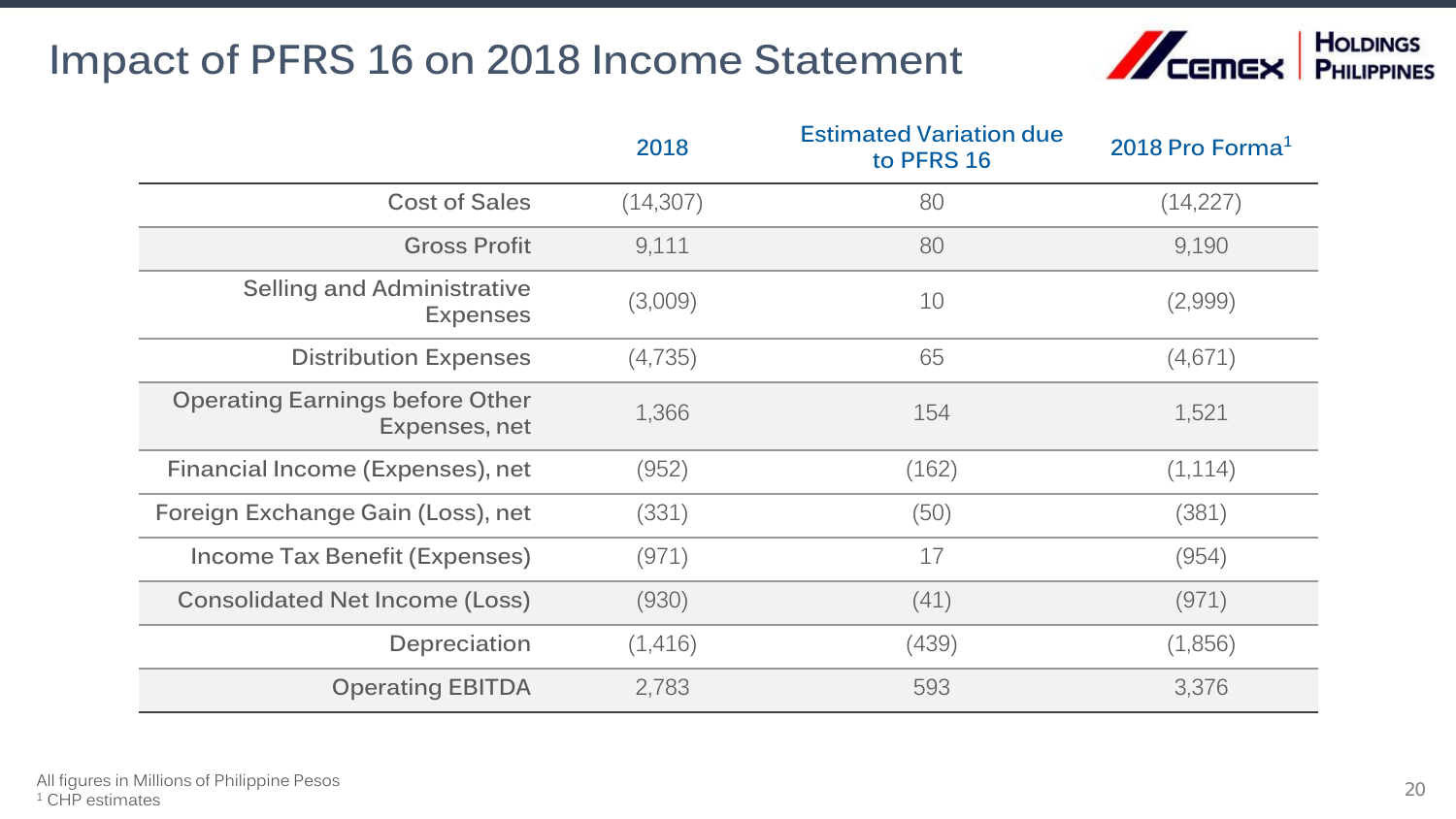# **Impact of PFRS 16 on 2018 Balance Sheet**



|                                                                     | 2018   | <b>Estimated Variation due</b><br>to PFRS 16 | 2018 Pro Forma <sup>1</sup> |
|---------------------------------------------------------------------|--------|----------------------------------------------|-----------------------------|
| Fixed Assets <sup>2</sup>                                           | 15,617 | 2,151                                        | 17,768                      |
| <b>Deferred Tax Asset</b>                                           | 720    | 54                                           | 774                         |
| <b>Other Assets (Total)</b>                                         | 31,482 | 54                                           | 31,536                      |
| <b>Total Assets</b>                                                 | 55,854 | 2,205                                        | 58,059                      |
| <b>Other Current Liabilities</b>                                    | 5,146  | 454                                          | 5,600                       |
| <b>Current Liabilities (Total)</b>                                  | 10,080 | 454                                          | 10.534                      |
| <b>Deferred Tax Liability</b>                                       | 156    | (9)                                          | 147                         |
| <b>Other Liabilities</b>                                            | 736    | 1,906                                        | 2,642                       |
| <b>Total Liabilities</b>                                            | 26,982 | 2,351                                        | 29,333                      |
| <b>Stockholders' Equity Attributable</b><br>to Controlling Interest | 28,872 | (146)                                        | 28,726                      |
| <b>Total Stockholders' Equity</b>                                   | 28,872 | (146)                                        | 28,726                      |

<sup>1</sup> CHP estimates

<sup>2</sup> Refers to Property, machinery and equipment, net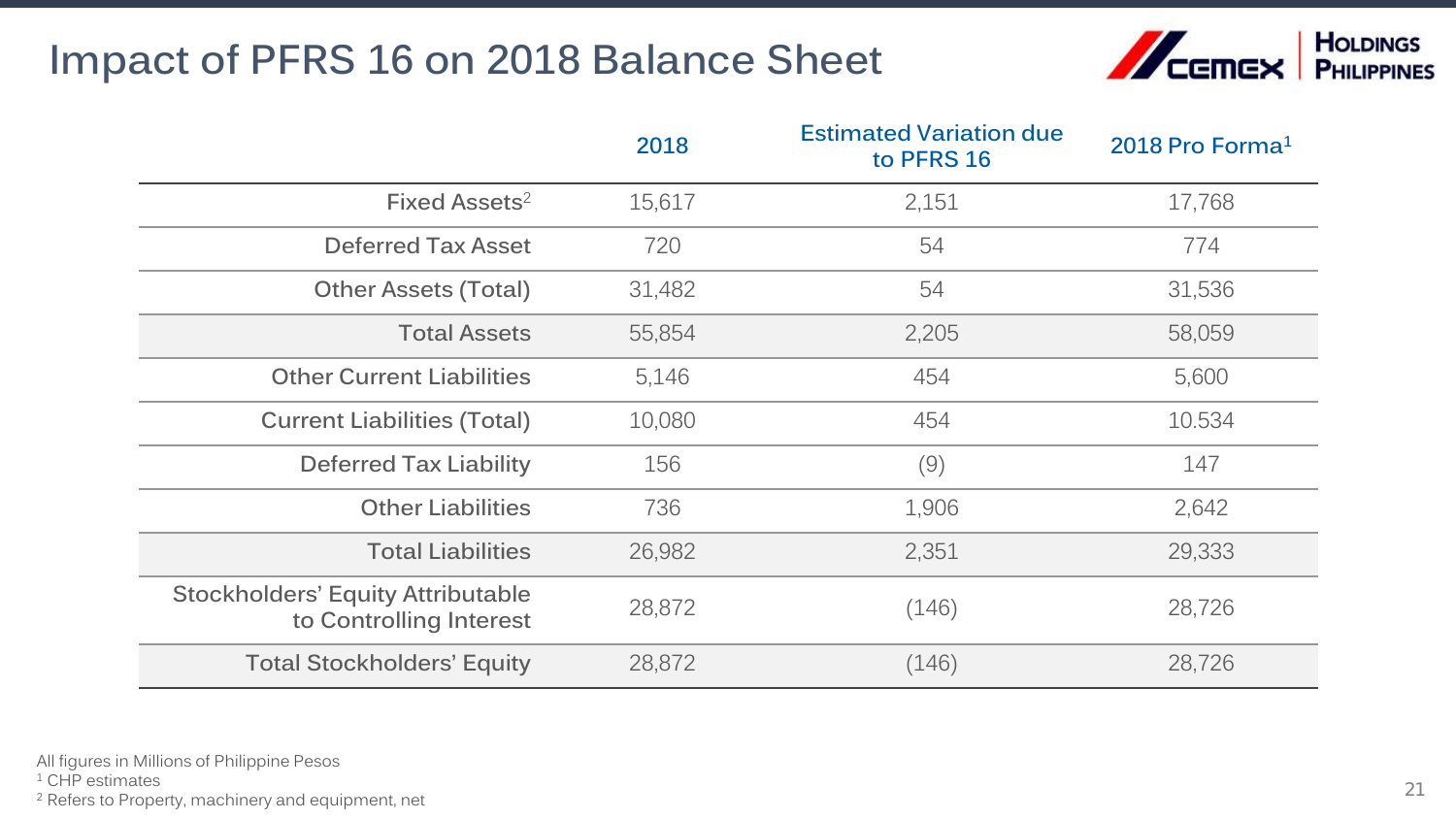# **Definitions**



| <b>PHP</b>                                                       | <b>Philippine Pesos</b>                                                                                                                                                                                                                                                                                                                              |
|------------------------------------------------------------------|------------------------------------------------------------------------------------------------------------------------------------------------------------------------------------------------------------------------------------------------------------------------------------------------------------------------------------------------------|
| Pp                                                               | Percentage points                                                                                                                                                                                                                                                                                                                                    |
| <b>Prices</b>                                                    | All references to pricing initiatives, price increases or decreases, refer to our prices for our products.                                                                                                                                                                                                                                           |
| <b>Operating EBITDA</b>                                          | Operating earnings before other expenses, net, plus depreciation and operating amortization.                                                                                                                                                                                                                                                         |
| Free Cash Flow                                                   | Operating EBITDA minus net interest expense, maintenance and strategic capital expenditures, change in working capital,<br>taxes paid, and other cash items (net other expenses less proceeds from the disposal of obsolete and/or substantially<br>depleted operating fixed assets that are no longer in operation),                                |
| Maintenance Capital<br>Expenditures                              | Investments incurred for the purpose of ensuring the company's operational continuity. These include capital expenditures<br>on projects required to replace obsolete assets or maintain current operational levels, and mandatory capital expenditures,<br>which are projects required to comply with governmental regulations or company policies, |
| Strategic capital<br>expenditures                                | investments incurred with the purpose of increasing the company's profitability. These include capital expenditures on<br>projects designed to increase profitability by expanding capacity, and margin improvement capital expenditures, which are<br>projects designed to increase profitability by reducing costs.                                |
| Change in Working capital in<br>the Free cash flow<br>statements | Only include trade receivables, trade payables, receivables and payables from and to related parties, other current<br>receivables, inventories, other current assets, and other accounts payable and accrued expense.                                                                                                                               |
| Net Debt                                                         | Total debt minus cash and cash equivalents.                                                                                                                                                                                                                                                                                                          |